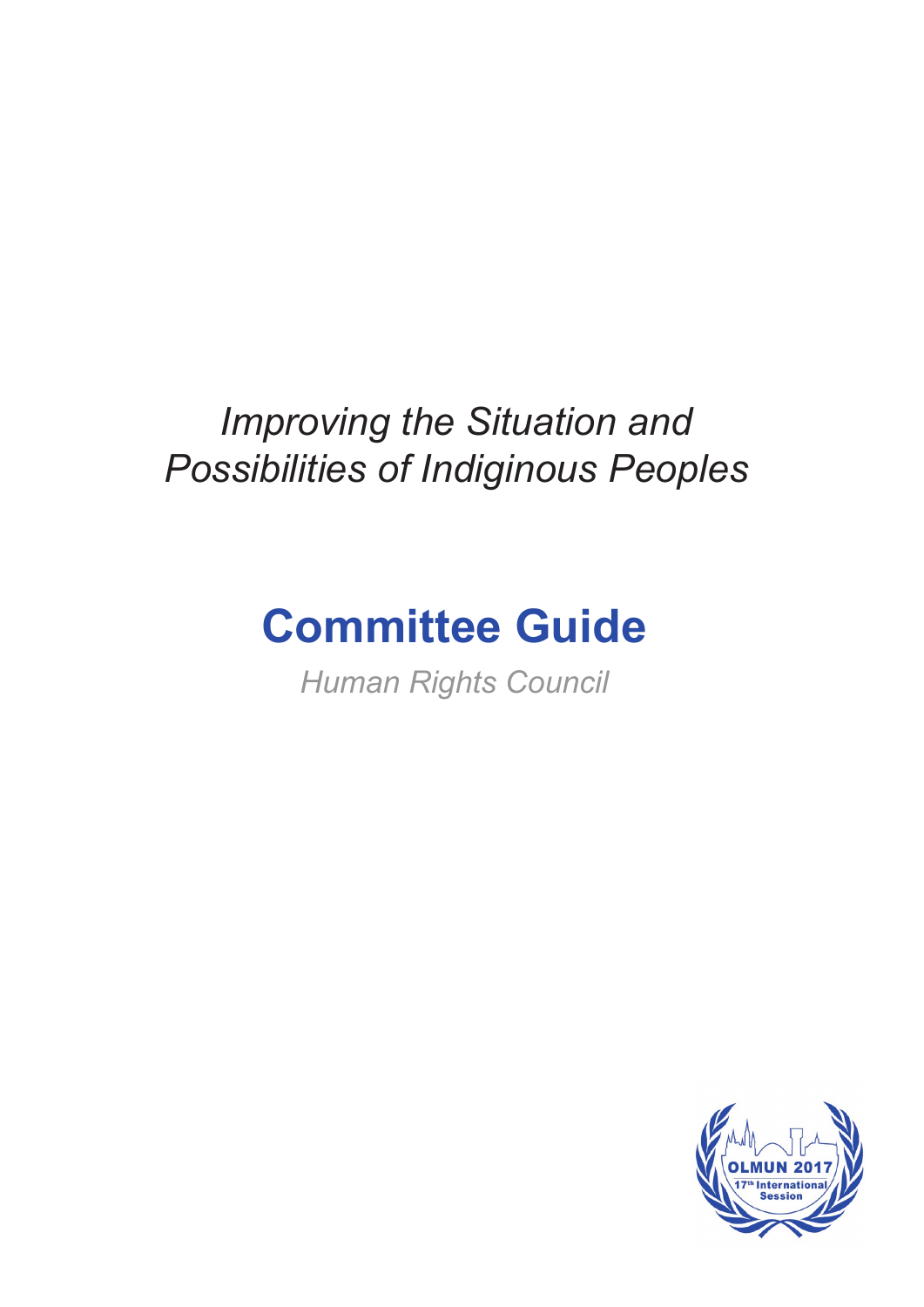# **Table of Contents**

| 2.1 Topic 5 |  |
|-------------|--|
|             |  |
|             |  |
|             |  |
|             |  |
|             |  |
|             |  |
|             |  |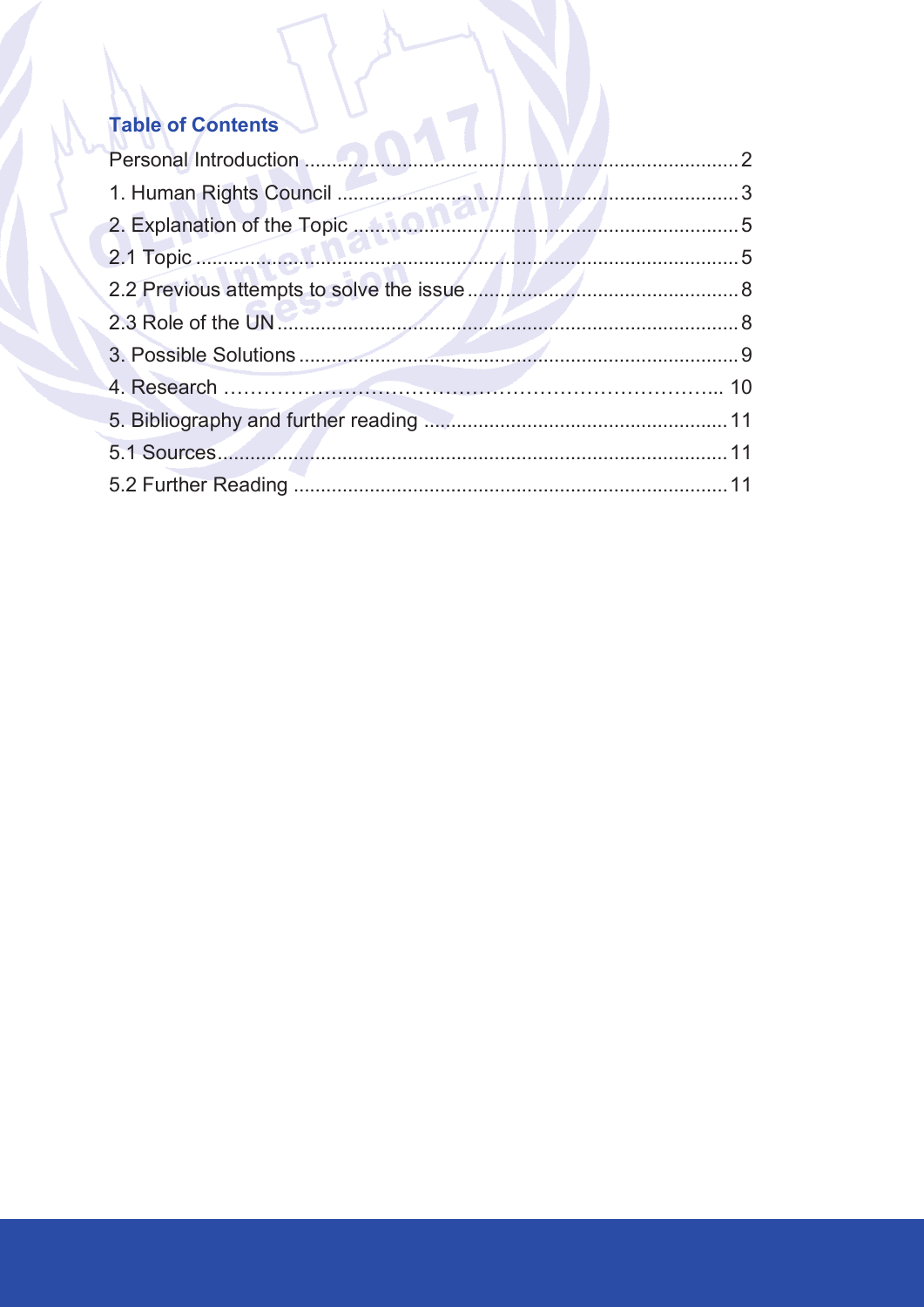## **Personal Introduction**

#### Hi everyone!

My name is Maaike Stad and I am 19 years old. I was born in Hardenberg, which is in the Netherlands. After I graduated from the Vechtdal College Hardenberg last year I moved to Groningen where I currently study Business Administration at the University. I love to go out with friends, to take trips abroad and of course I love to do MUNs! I will be chairing the Human Rights Council together with my co-chair Leo Fuhrhop.

I started doing MUN's in 2012 and OLMUN will be my 19th conference, of which my fifth OLMUN and fifth time chairing. Furthermore, I helped with organizing and have been Secretary-General at a conference at my own school in the Netherlands: FirstMUN.

I hope to see you soon!

Maaike Stad

Hey guys!

My name is Leo and I am 18 years old. I come from Oldenburg, though I was born and raised in Berlin for the first eight years of my life. In 2014/15 I spent a foreign exchange year at a high school in Florida, USA. Currently, I am enrolled in grade 12 of the Herbartgymnasium in Oldenburg and will be writing my Abitur this year. In my leisure time, I like to hang out with friends and family, travel, read books, watch Netflix, and I go running quite frequently.

This year's conference will be my fourth OLMUN after the conferences of 2013, 2014, and 2016, and my first time as a chair, though I already chaired a committee at my school's HerbartMUN once last summer.

I am looking forward to OLMUN 2017 and specially to meeting all of you!

Leo Fuhrhop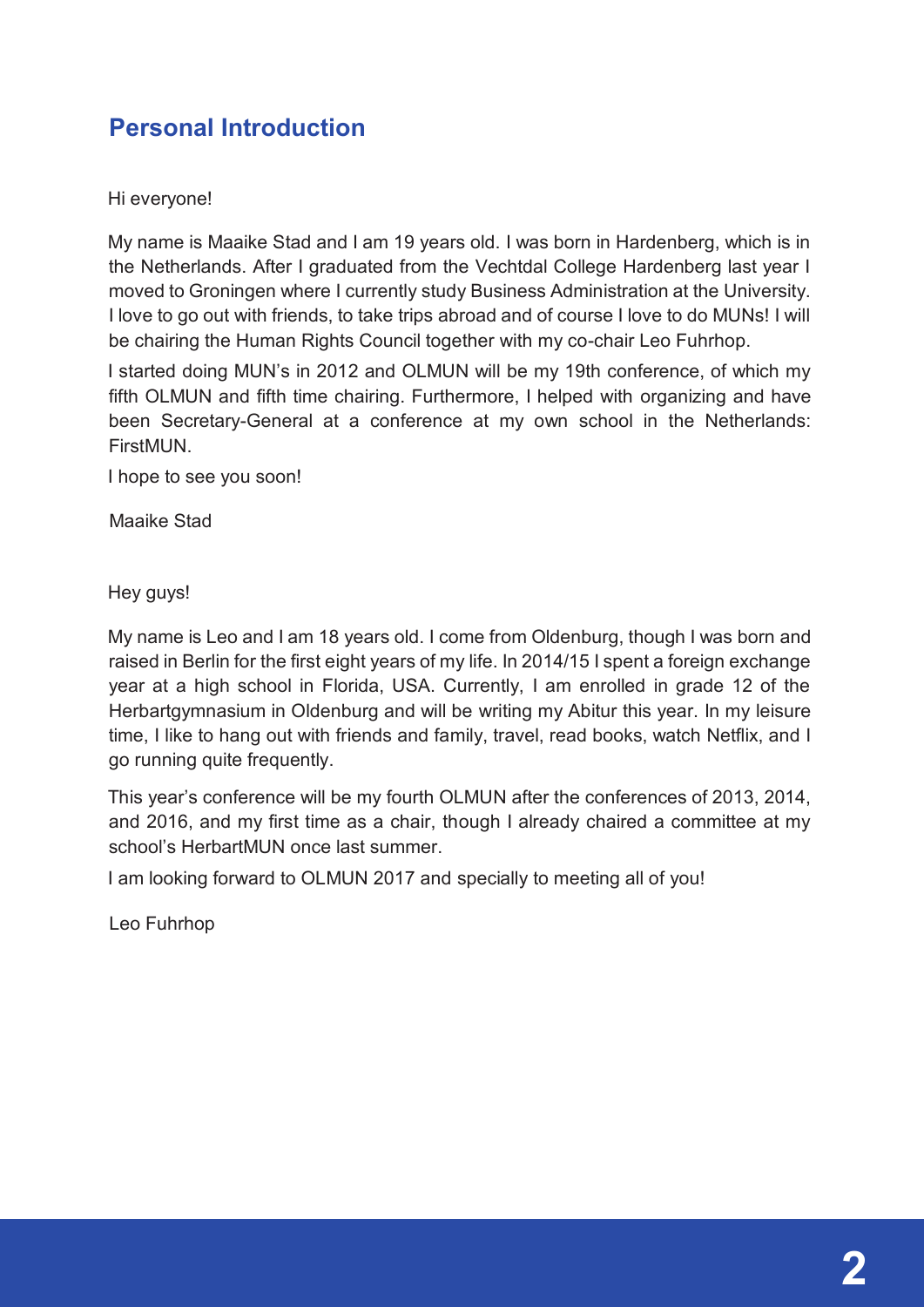# **1. Human Rights Council**

The Human Rights Council (HRC) is a United Nations (UN) Organization containing 47 member states, which are responsible for promoting and protecting human rights around the world. On March 15th , 2006, the General Assembly (GA) adopted a resolution, which established the Human Rights Council. The HRC is a replacement for the United Nations Commission for Human Rights (UNCHR), which was the first attempt of a committee on human rights by the United Nations, established in the

original framework of the United Nations in 1946. It used to be a subsidiary body of the Economic and Social Council (ECOSOC) and together with the Office of the United Nations High Commissioner on Human Rights, it tried to improve human rights conditions globally. However, this Commission for Human Rights, or CHR, had several problems.



First, in its early years, it would promote human rights, but

refused to do anything when human rights were violated in countries because of its respect of the concept of sovereignty. This was problematic as states were not held accountable for their crimes against humanity and human rights violations, thus allowing these crimes to continue by looking the other way.

However, during the period of decolonization, when countries colonized mostly by European states became independent, this view changed. The newly formed countries pressured the CHR into a policy of intervention, using the Apartheid in South Africa as an example of how it was not supposed to be.

Even with this change of policy the CHR was unable to prevent or punish human rights violations, which caused it to be discredited to such a degree that a new committee was formed in 2006: The Human Rights Council as we know it now.

The Human Rights Council meets three times per year in Geneva, where its headquarters are. In these meetings forty-seven countries discuss whatever is on the agenda. Every three years there is a new election by the General Assembly. Countries cannot be elected again after two consecutive terms. The seats are distributed among the UN's regional groups as follows: thirteen seats for Africa, thirteen for Asia, six for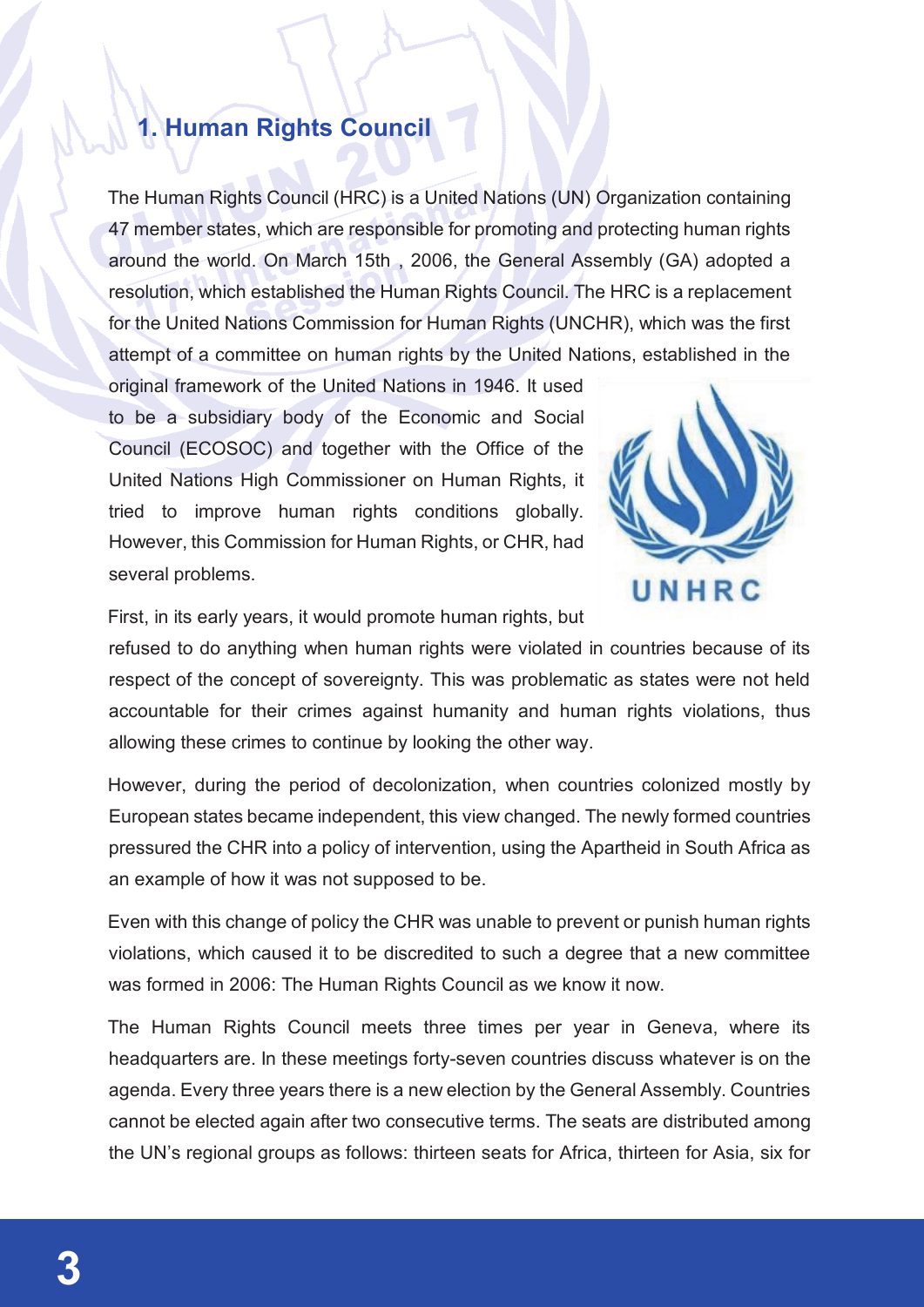Eastern Europe, eight for Latin America and the Caribbean and seven for Western European and other groups.

One of the tasks of the HRC is the Universal Periodic Review. In this review, all 193 members of the United Nations are checked for any human rights violations, which the country then is encouraged to improve. Two periodic reviews have been conducted until now, with the third cycle starting this year and ending in 2021.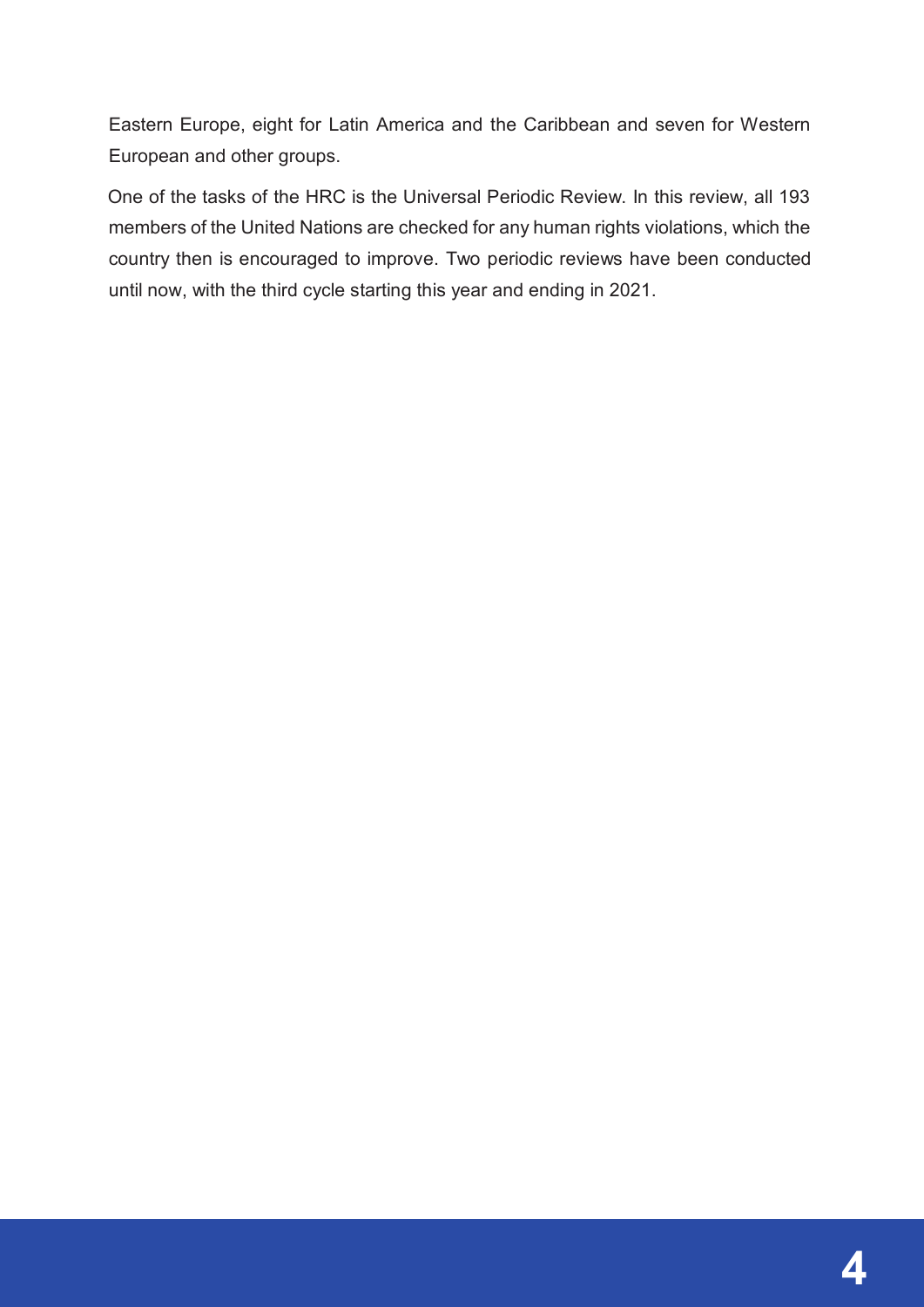# **2. Explanation of the Topic**

#### **2.1 Topic**

The topic of this year is about improving conditions of indigenous peoples. First of all, what are indigenous peoples? Indigenous peoples, also known as first, aboriginal, native or autochthonous peoples, are the descendants of the original inhabitants of a country or region. They, unlike the colonizers or settlers, have historically and ethnically always lived there. Often, they maintain the traditions that their ancestors developed, but not necessarily. Examples of indigenous peoples are the Amerindians or Native Americans in the United States, the Inuit and First Nations in Canada, the indigenous Australians or the Maori in New Zealand.

What are the problems that these indigenous peoples experience? Historically, Europeans invaded all parts of the world, all continents but

Europe itself. The

Dutch, the English, the

French, and the Spanish were especially keen on gathering as much land for themselves as possible, no matter the consequences. The image on the side illustrates the sphere of power that Europeans spread during the period of colonization.



The ones that were most affected by this colonization were the indigenous peoples of the respective countries. Generally, they were subject to genocide by Europeans, while diseases and mass rape were quite common as well. The native peoples were forced to leave the places that had been their homes for centuries. These actions were not an exception to the rule: they were the rule. There are entire articles on these occurrences, lists of all the happenings of genocide, often only years apart.

Luckily, crimes like these are becoming rarer and generally indigenous people are not subject to genocide and mass rape anymore. However, that does not mean that indigenous people have the same de facto rights and opportunities as the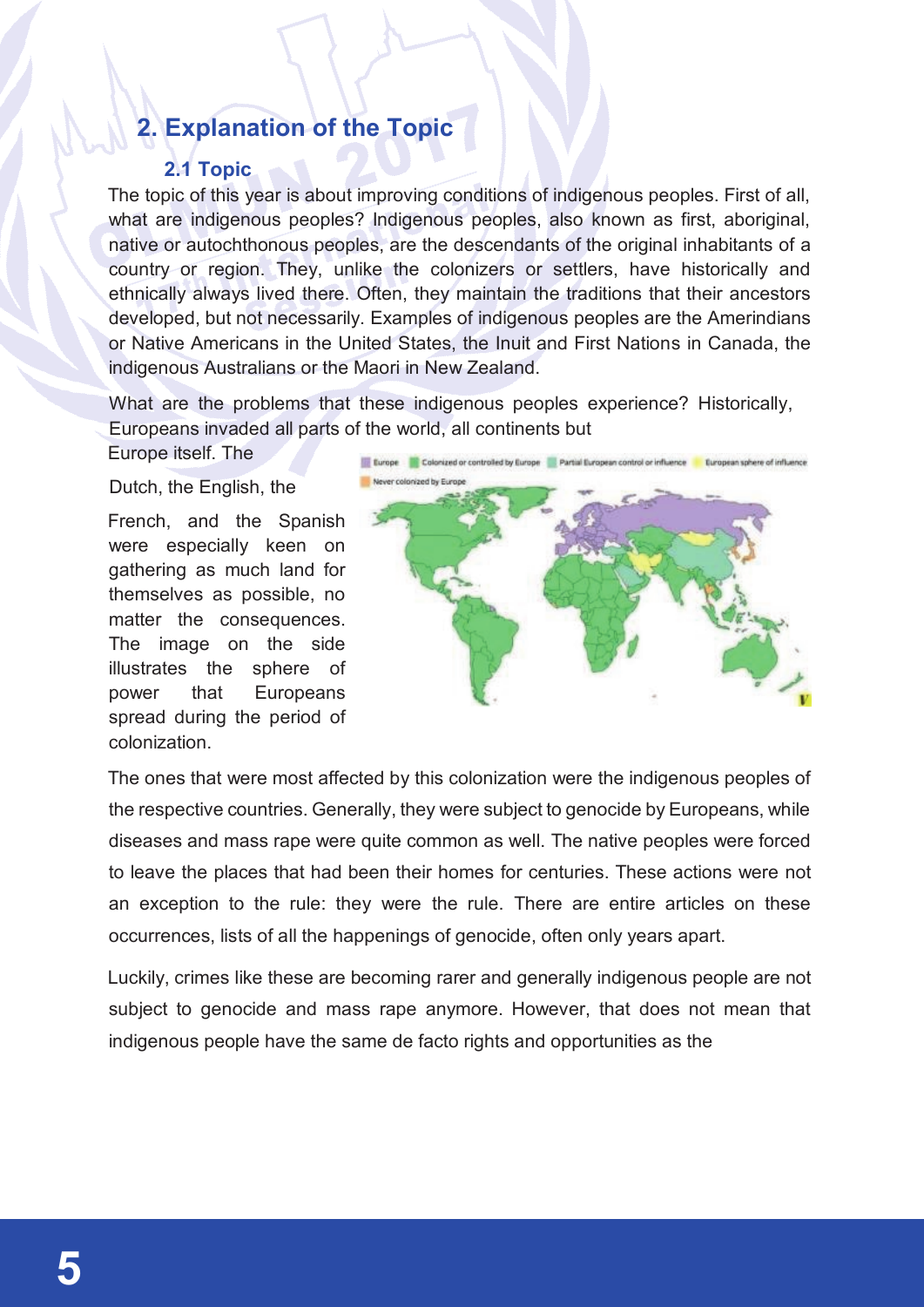

general population of a country.

There are two categories of threats that indigenous people suffer from. First, there are the active threats. These threats are wilfully and consciously done against indigenous people. State discrimination is one of them. Many governments withhold citizenship or rights associated with citizenship, sometimes to the degree that

legislation is implemented against indigenous activities. It is not unusual for governments to force indigenous peoples to leave their land either, often making laws to 'legalize' these activities. This eviction is for the purpose of stripping the lands of their natural assets like natural resources, or in the name of conservation, creating "pristine" human-free areas. Another active threat is the exploitation of intellectual property, often referred to as cultural appropriation, where art and stories are used without permission and without compensation.

The passive threats are as plentiful as the active threats. First, indigenous peoples lacking recognition as a legitimate group and/or citizens leads to exclusion of political forums, and denial of access to legal avenues to defend indigenous rights. This is especially common as laws to protect indigenous people are not enforced. Also, the global public's ignorance adds to the lack of action for indigenous people.

In short, cultural and linguistic conservation, sovereignty over their land, the exploitation of those lands, often by the governments of the respective countries themselves, pollution by companies and other residents of the country, poverty, health issues, drug abuse and discrimination can be possible threats.

However, these active and passive threats also have consequences for the living conditions of the indigenous people. Poverty and health issues are sadly very common in indigenous communities. Often these conditions are paired with drugs and alcohol abuse. Suicide is also very common amongst indigenous people.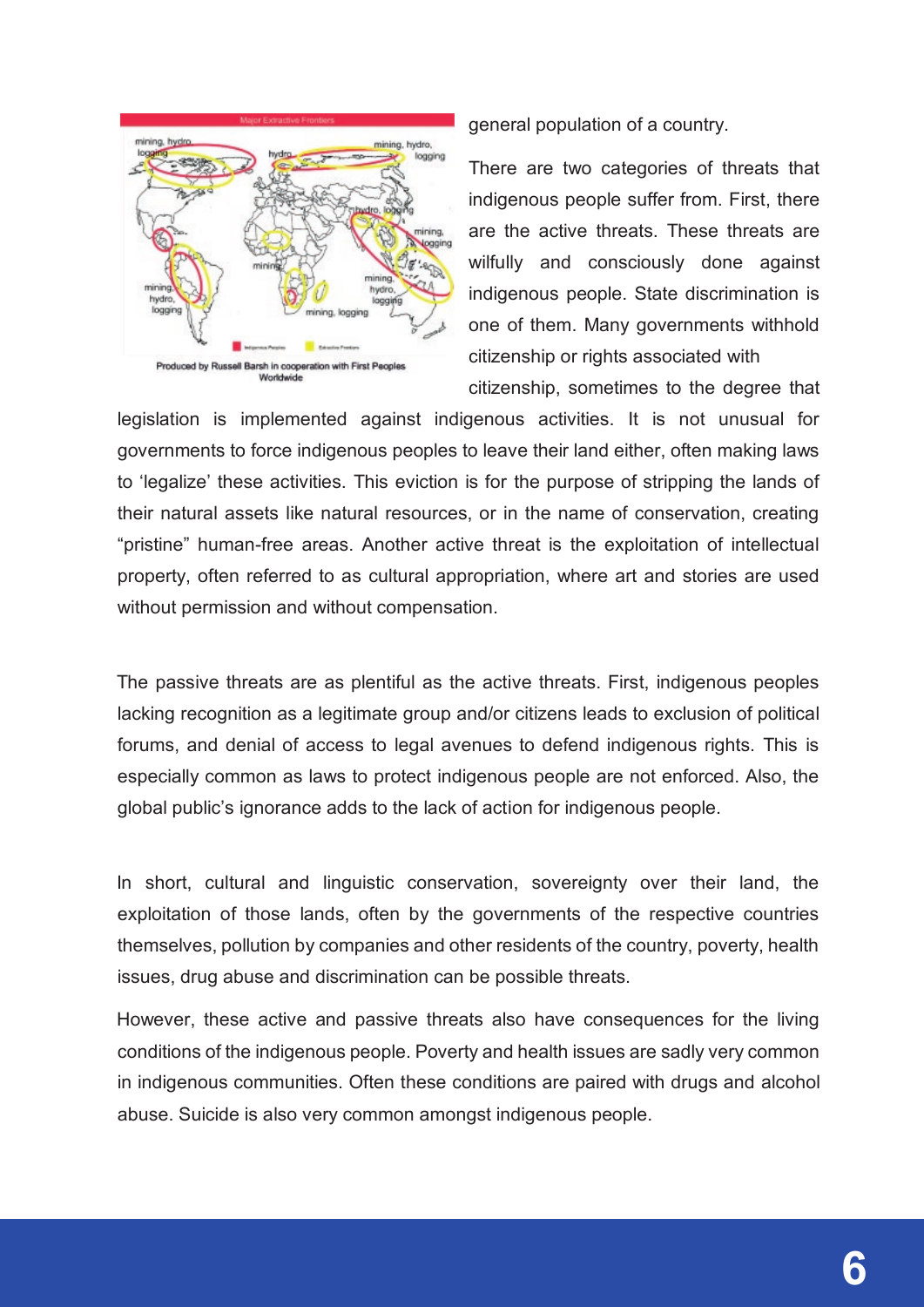However, one must keep in mind that indigenous peoples are spread over all continents, with 400 million indigenous people making up about 5000 distinct tribes. This means that the struggles that they face may not be equal. Some tribes may have little problems, while others are struggling under the weight of the actions that governments take against them. All tribes of indigenous peoples are unique and have their own unique problems.

A contemporary example of the struggles of an indigenous tribe is the Sioux tribe in North Dakota, trying to prevent an oil line being built through their sacred land, with possible oil spillage putting all the water that the tribe lives off at risk.

It all started in the summer of 2016, when protests fired up against the Dakota Access oil pipe, or the Bakken pipeline. This pipeline would run from the Bakken oil fields in North Dakota to the storage in Illinois. The protesters, the Standing Rock Sioux Tribe, in cooperation with other tribes from



the Sioux Indians, were concerned that the pipeline was designed to pass underneath the Missouri river. This would threaten the drinking water's safety, work against environmental protection and have harmful impacts on the culture of these Sioux native Americans. The pipeline company claimed that the pipeline would provide jobs and reduce American dependency on foreign oil. How it would decrease the dependency on foreign oil is unsure, as the oil was already flowing from the fracking fields to Illinois via a slight detour. During these protests, (heavily armed) police and the national guard tried to violently break up these protests, even using water cannons in the freezing cold.

President Barack Obama gave hope by suggesting the pipeline could take a different route. However, President Trump signed an executive order to advance the construction of this pipeline, allowing it to be voted upon by the government and ignoring the eight year protests by the indigenous people.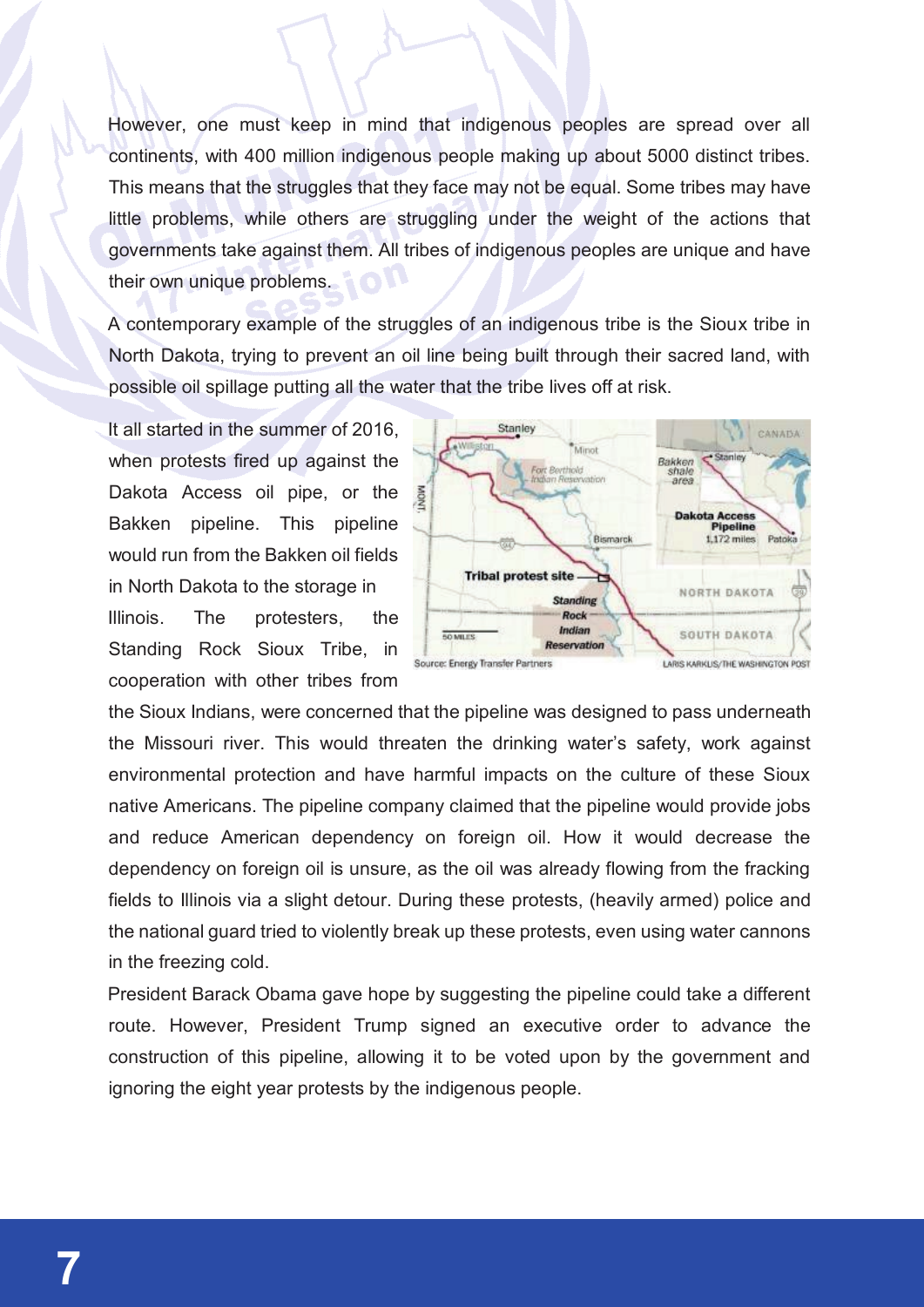#### **2.2 Previous attempts to solve the issue**

From the very beginning of this issue there have been attempts to solve it. Most of these attempts have been done by the indigenous peoples themselves. They have been fighting for their rights and fighting for their freedom ever since the Europeans colonized them. However, almost no one has been listening. Often, governments ignored the protests of the indigenous tribes, what can be seen in the Standing Rock situation, where the US government refuses to listen to the wishes of the Sioux tribe. One of the things that governments could do to improve this is to actually listen to the wishes of the indigenous peoples. The government of Canada, under the lead of Justin Trudeau, is attempting to introduce a policy of honouring the indigenous peoples' rights and trying to cooperate with them in a respectful way.

#### **2.3 Role of the UN**

The United Nations is one of the international organizations that has been involved in the rights of indigenous peoples for quite a while now. From the 1920s onwards the International Labour Organization, also ILO, has been engaged with indigenous and tribal peoples, specifically their labour conditions and rights. In 1989 the ILO created the Indigenous and Tribal Peoples Convention, or Convention 169, which is concerning all indigenous peoples in independent nations. This convention concerns the land rights, recruitment and conditions of employment, vocational training, rural industries, social security, health, education, communication and cross-border cooperation of indigenous peoples. It is the only legally binding treaty of this kind, however, until now, only twenty-two countries have ratified it.

In 1995, the Guatemalan civil war came to an end with twelve peace agreements, one of them was the Agreement on Identity and Rights of Indigenous Peoples. In this document, several aspects of the struggle of indigenous people, specifically in Guatemala, were discussed, among which were: struggle against discrimination, cultural rights and civil, political, social and economic rights. Although this document is not an international agreement, it is part of the UN Peace Organization, thus allowing the United Nations to sit in on this agreement. It could be an example for other countries to improve the situation of indigenous peoples in their countries.

The most important piece of legislation about indigenous people, however, is the

United Nations Declaration on the Rights of Indigenous Peoples. In 2007, the General Assembly adopted it with only four votes against: Australia, Canada, New Zealand and the United States, all countries with big indigenous populations, although Canada has turned its objection around and the other three countries have done the same, to some degree. This document talks about the grievances, challenges and aspirations of indigenous people, while also acknowledging the generations long effort to get them recognized by the international community. Although not legally binding, like every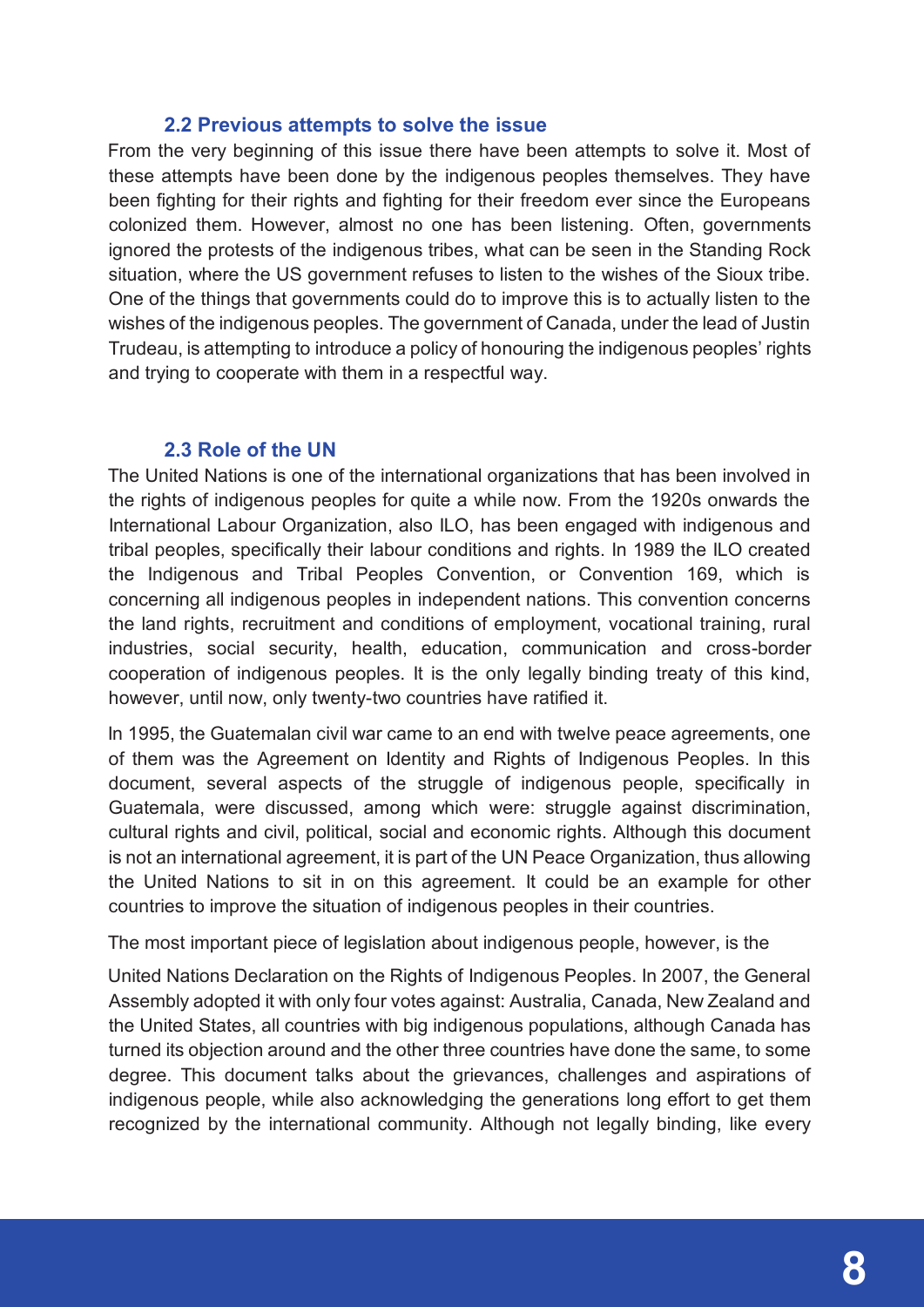General Assembly Declaration, it does set an important standard towards the treatment of indigenous peoples.

# **3. Possible Solutions on a**

Now that the issue and previous attempts have been discussed, it is time for the solutions that may help to resolve this issue. Many have been taken before, often in legislation, like the ILO Convention 169, or the Declaration on the Rights of Indigenous Peoples. However, the over 400 million indigenous people, spread over all continents of the world, are still struggling, bearing the weight of discrimination, often by their own governments.

The question is: What went wrong with the previously taken solutions?

In theory, the previously taken solutions were good. Especially the Declaration on the Rights of Indigenous Peoples was well written and took the concerns and aspirations of indigenous peoples into account. However, since its release in 2007, the situation has not improved immensely. Even with the national laws protecting indigenous peoples their situation has not changed considerably. Why is this?

In the general sense, there is a lack of enforcement. Even though there are laws, the national governments of the member states of the United Nations do not enforce them. The result of this is that while juristically the indigenous peoples are protected, de facto they are not. Governments may break or bend laws to improve the economic situation of their country, allowing discrimination against indigenous people, often without allowing them to fight back legally, as can be seen in the Standing Rock situation. A key importance of resolutions made within the Human Rights Council should therefore definitely focus on the enforcement of previously passed legislation, and making all of them legally binding, to prevent this situation from continuing.

Another key aspect is, that indigenous people should be consulted. Too often have actions been taken in the name of the indigenous peoples while they themselves have not been consulted, thus skewing the balance of power and not including the actual ideas of the indigenous peoples. Again, the Declaration on the Rights of Indigenous Peoples was very careful to include representation of most of indigenous peoples' tribes, allowing them to have a say on the issues that matter to them. The concept of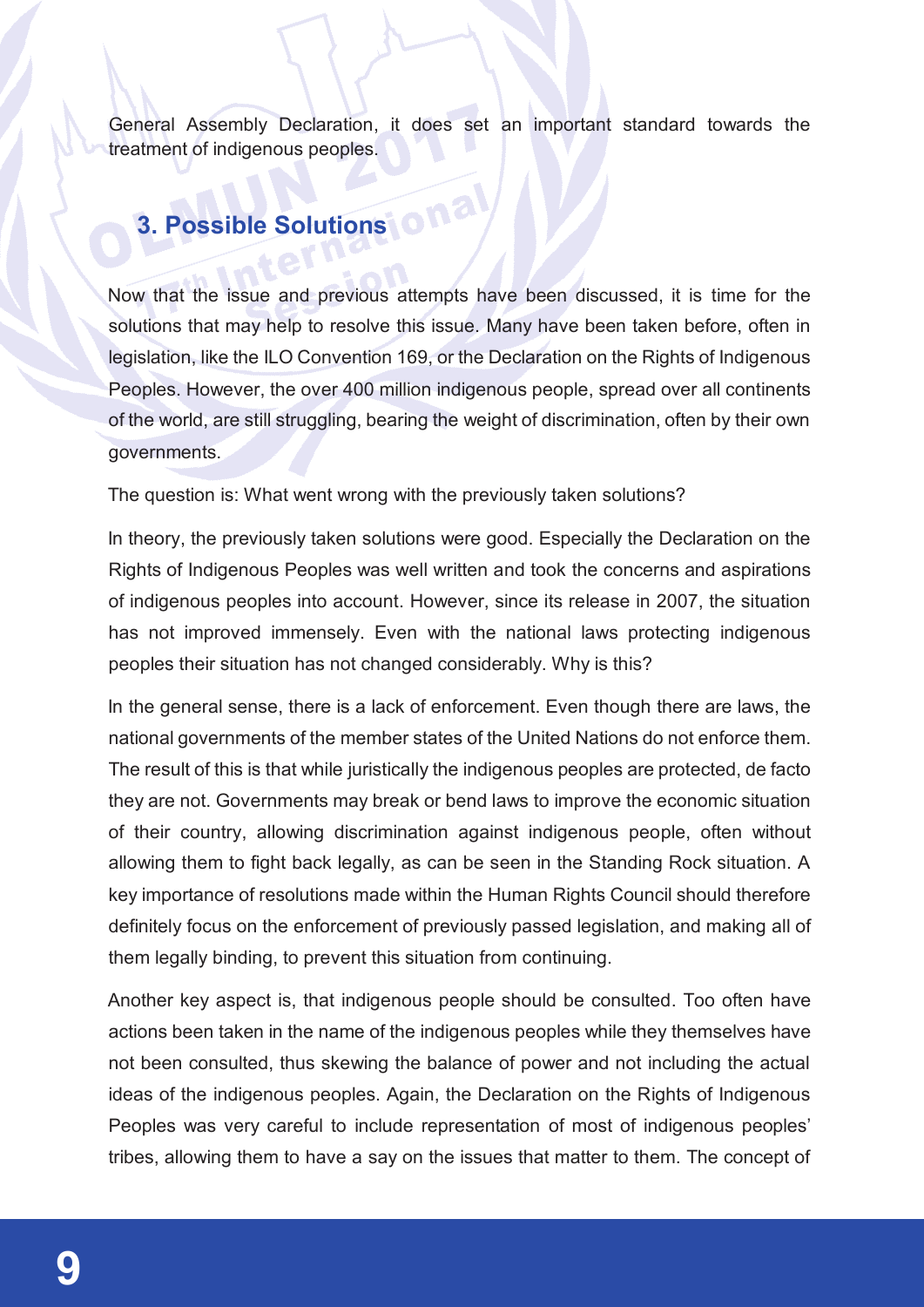free, prior and informed consent might also be interesting in this context. Accepting that indigenous peoples have to agree to actions interfering with the land they inhabit; the concept means that indigenous peoples should be enabled to make well-grounded decisions on any of such actions. It therefore requires parties involved in, for example, mining or woodchopping projects, to educate indigenous people about the consequences of such a project and wait for the indigenous people's consent before beginning to implement the project.

### **4. Research**

Please bear in mind that while we composed this committee guide in order to help you with your research on the struggles of indigenous peoples, it can only function as a starting point for your own research. This guide should thus not be your only source for preparation. Look up aspects mentioned in the guide and in the further reading section, but also other factors and arguments towards the issue that you can think of. A good way to start might be an online search on your country's stance towards indigenous issues, especially on governmental or NGO sites.

While researching, we ask you to prepare a policy statement and a draft resolution prior to OLMUN 2017. The policy statement is a brief summary of your country's opinions on the issue and a description of policies your country is willing to support and put forward, composed as a speech. The draft resolution is the concrete formulation of these opinions and suggested policies. Both the policy statement and the draft resolution follow certain formal requirements, which you can look up in the Handbook on the OLMUN website. On the website, you can also find the the Rules of Procedure which you might want to read to read as well, since they provide helpful information, especially for those of you participating the first time.

If you have any questions or problems, whether it is regarding the topic, the committee, the resolution and policy statement or any other issue, please feel free to contact us at hrc@olmun.org!